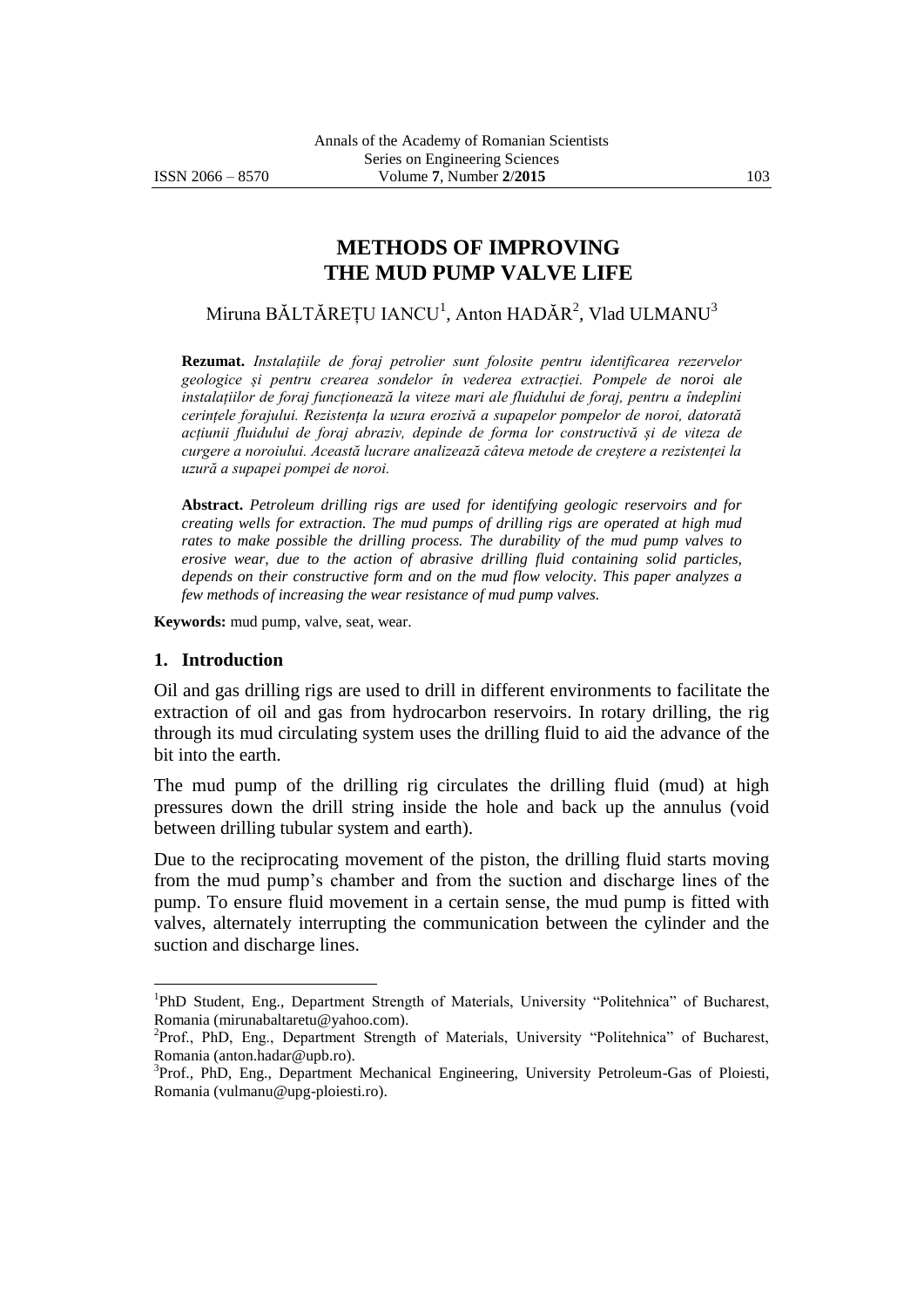The valves are important elements in the mud pump operation, their construction and their state largely influencing normal operation of the pump.

The mud pump valve is a direct component in the drilling process and one of the most important wear parts in a mud pump. Erosion and corrosion are the most important phenomena that affect the life of the valve, and they are related to drilling fluid pressure and flow rate. The bigger they are, the stronger is the erosion-corrosion process.

The valve assembly has four main components: *valve* body, *valve* seat, *valve* spring and *valve* insert, as shown in Figure 1.



Fig. 1. Valve assembly: 1. Valve body; 2. Valve seat; 3. Valve spring (helical); 4. Valve insert.

The appearance of erosive wear is influenced by technological conditions such as the base material used to manufacture the valve components, the hardening method used for the active surfaces of the valve assembly, the constructive form of the valve and by mud flow conditions as flow velocity and pressure.

## **2. Mud pump valve functional and constructive characteristics**

Modern mud pumps used in rotary drilling are triplex piston pumps (three pistons), single-acted, operated at flow rates up to 3600 *l*/min. and pressures up to 50 MPa (according to different drilling steps). The drilling fluid has the function of gathering and bringing to the surface the debris from the walls of the well during drilling.

For mud pumps, there are used valves charged by coil springs and sealed by elastic gaskets (rubber or urethane), having contact surfaces with a high grade of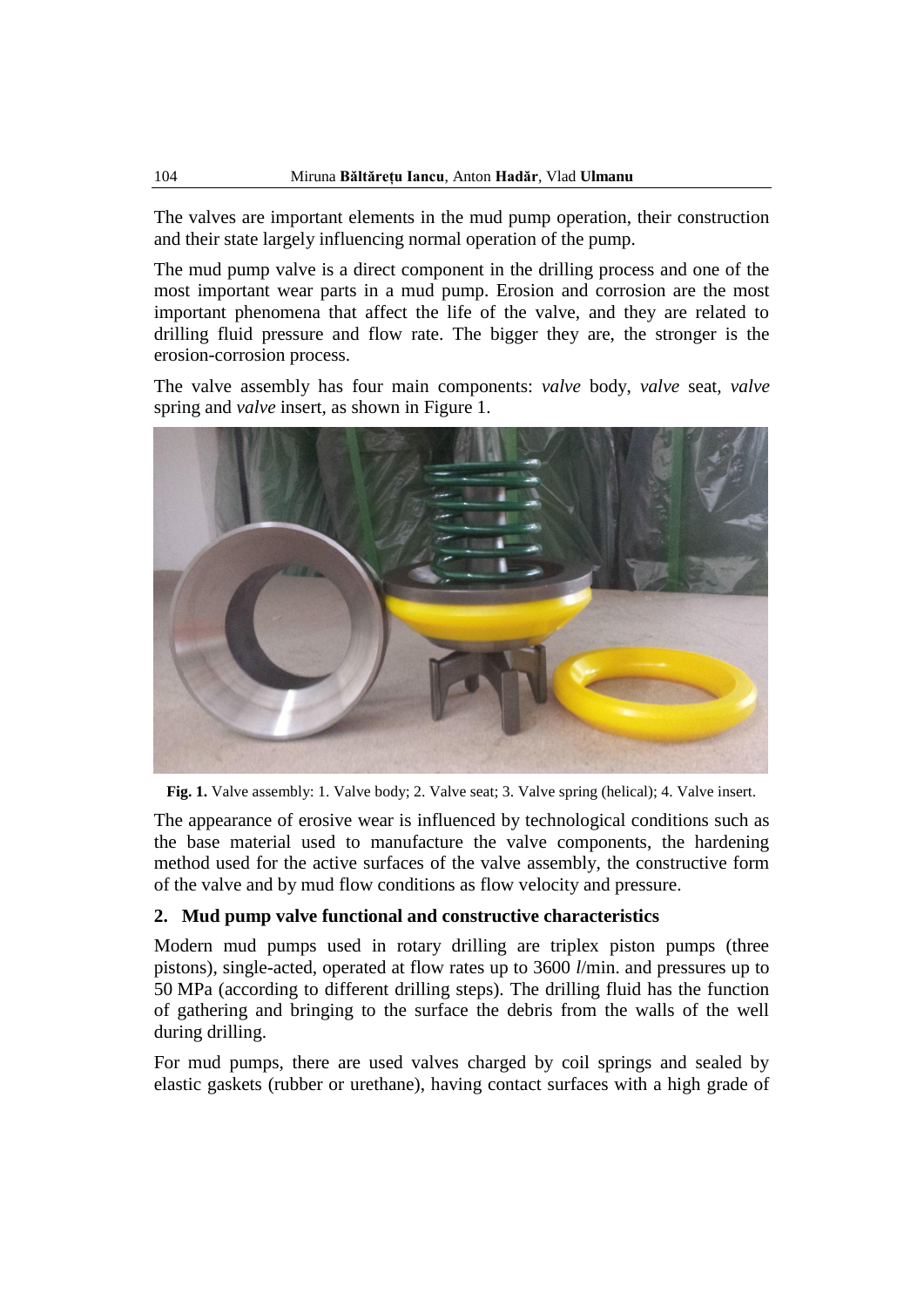processing. The complete valve kit has the following main components: the valve body (single piece construction), the valve seat, the valve spring (helical), the valve insert (gasket). In Figure 2 it is presented a section through the valve assembly and the Figure 3 presents the mud pump valve assembly.



**Fig. 2.** Mud pump valve: 1. Valve body; 2. Valve seat; 3. Valve spring; 4. Valve insert.



**Fig. 3.** Complete mud pump valve.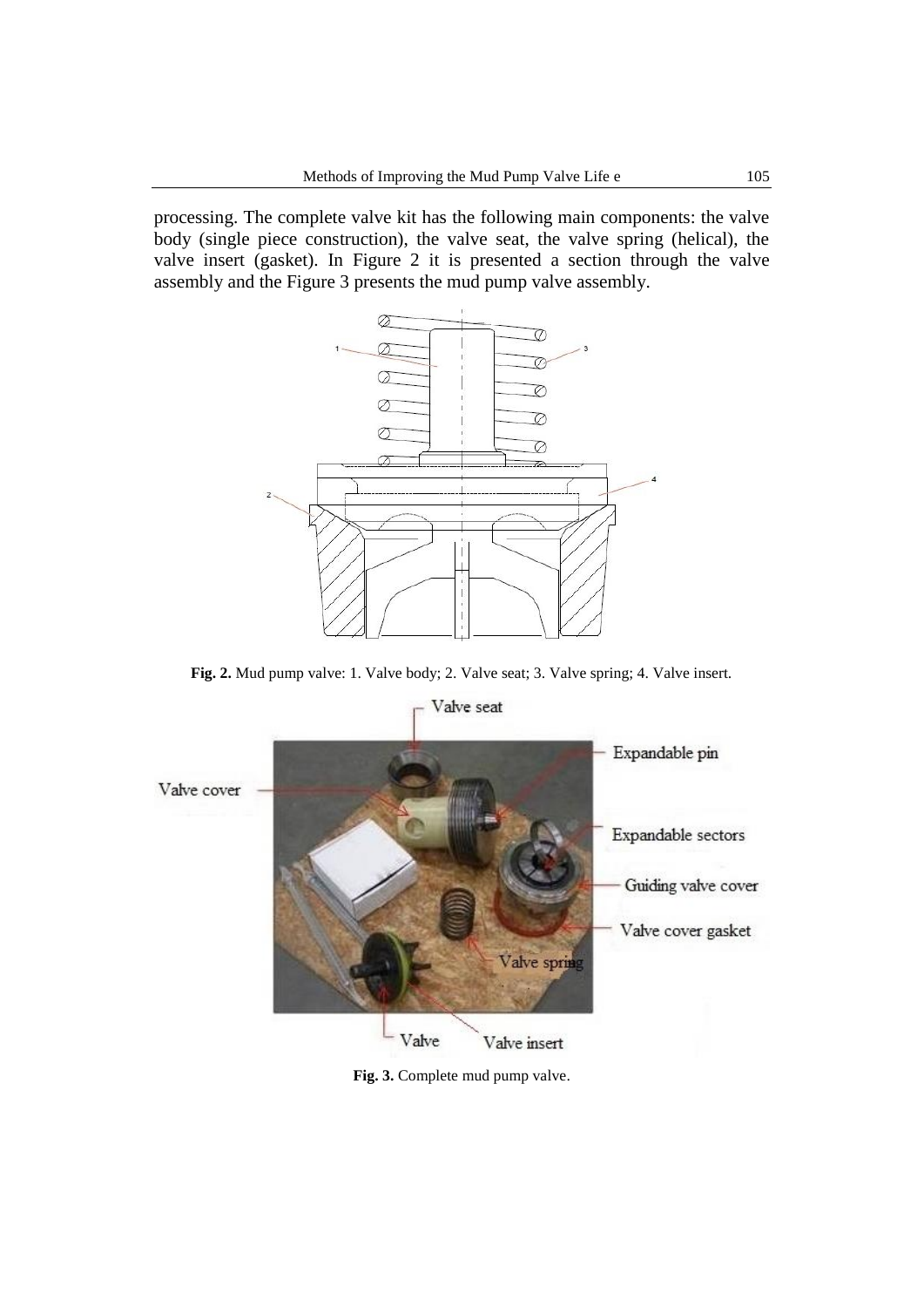The constructive main characteristics of the valve are:

-the valves have central guide with low resistance to the flow direction of the fluid.

-the valve insert can be symmetrical, with two sides and can be turned and used further after the first side wear. The gasket can be replaced or not, the valves being classified as snap-in insert valves and cast-in insert valves (when drilling at high

-the valve seat is mounted on the hydraulic body by pressing the conical surface (metal to metal contact).

-the valve spring ensures the stability of the valve during operation.

The valve assembly components, especially the valve insert and the valve seat are eroded and corroded due to high flow values of the drilling fluid containing debris, sand and salt, and this decreases the life of the assembly. The valve wear intensity depends on the drilling fluid flow rate through the interspace between the valve body and its seat, and also on the impact of the valve body contact with the seat.

To increase the life of the valve components must be taken into account: -the valve seat made of alloy steel obtained by forging or precision casting;

-the contact (wear) surface of the valve seat hardened by induction method, carburizing or nitriding procedures, in order to obtain a hardness up to 65 HRC (832HV);

-precise polishing of the contact surface to achieve high roughness requirements;

-the valve insert made from high quality rubber or polymer (polyurethane).

In a first approach of the problem there are analyzed different hardening methods used for contact surfaces of the valve seat depending on its base material. Further on, in order to increase the wear resistance of mud pump valves, it will be studied the influence of flow velocity on the valve's life.

#### **3. Methods for increasing the wear resistance of mud pump valves**

In this paper there are analyzed different methods to increase the resistance of the mud pump valve. There are two main conditions on which the valve set life depends:

-the technological condition, as: the valve's base material, the hardening method used for the active surface, the valve's design;

-the flow condition regarding the flow velocity of the drilling fluid.

Types of wear of mud pumps valves and seats: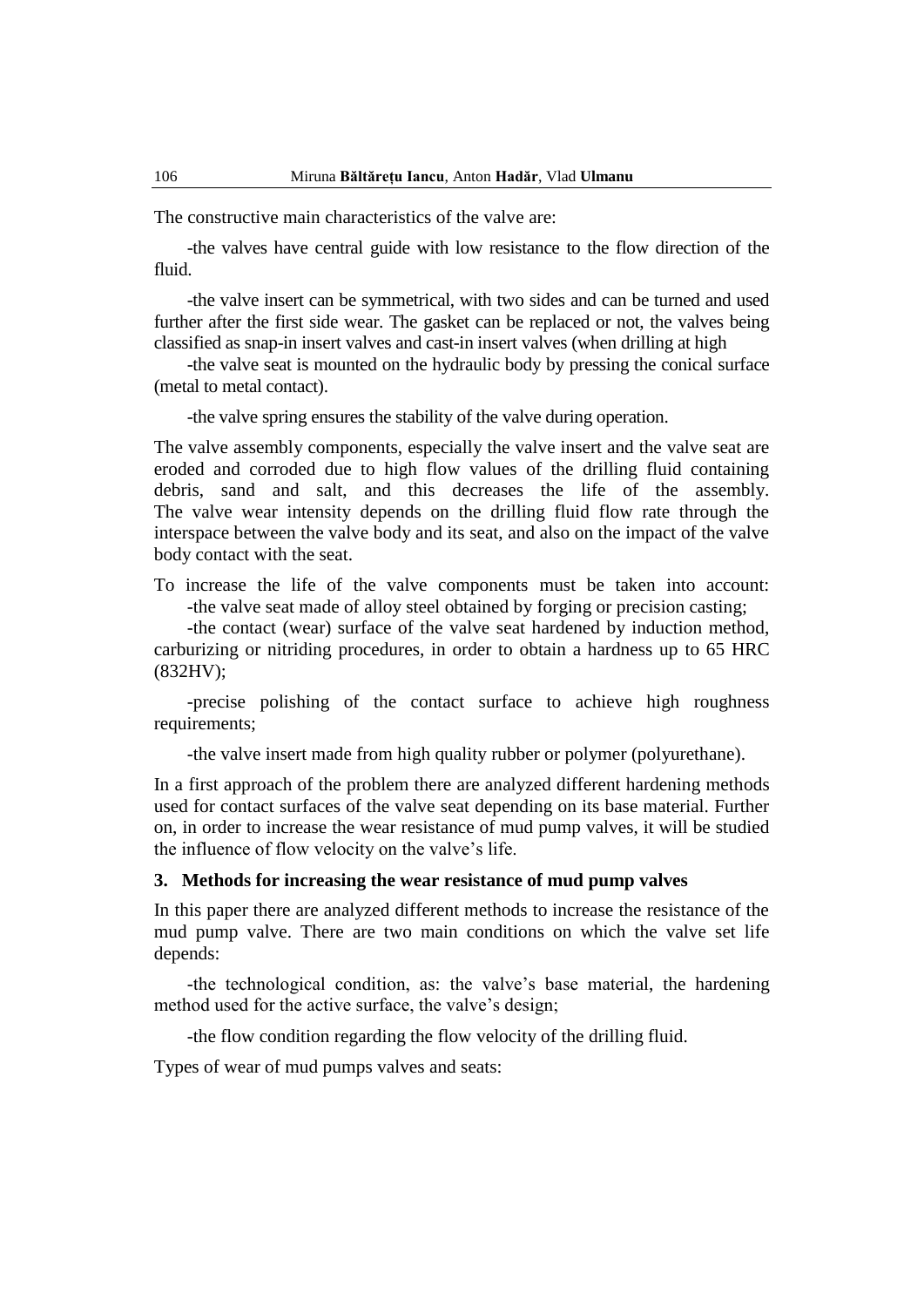-Level steps appeared on the valve and its seat due to the action of abrasive drilling fluid and to the mud pump operation at a high working pressure;

-Oval shape of the valve seat caused by the valve body wear;

-Premature wear of the valve body and seat caused by the wear of the valve insert.

The erosive wear destroys the valve assembly components and no longer allows perfect sealing of the contact surfaces. In Figure 4 there are presented the mud pump valve components affected by wear.



**Fig. 4.** Valve components (valve body, valve insert, valve seat) affected by erosive wear.

#### **3.1. Technological conditions influencing the mud pump valve wear**

The technological conditions that can influence the wear resistance of mud pumps valves are:

#### **A. Mud pump valve design**

There are three main categories of valve designs:

-**Full open valve**: is a premium valve, characterized by a solid body construction which is required by high drilling pressures in the range of 34.5-51.7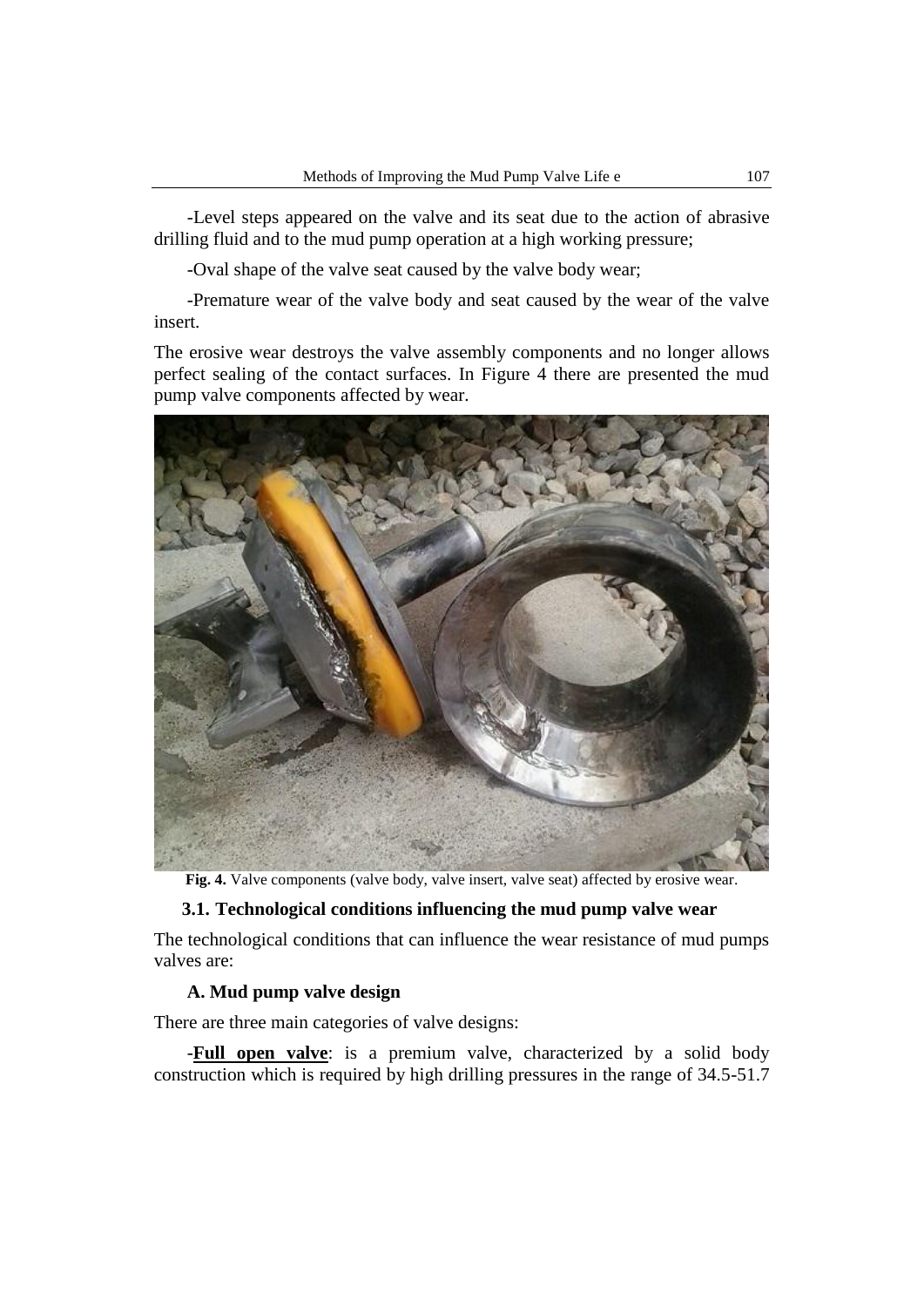MPa. The valve seat is completely open and allows easier access for maintenance operations. The standard valve insert is field replaceable and is made of rubber or polyurethane. Standard valve springs are made of carbon steel.

-**Three webs valve**: is a standard valve, being the most popular valve style used in the oil field applications. Its construction is center guided, the valve body is supported, during mud pump operation, by the center of the valve seats webs. The valve insert is designed for a perfect sealing of the drilling fluid above the valve even when the pump is not operated. The standard insert is field replaceable and the spring is helical.

-**Four webs valve**: is used for low and medium pressure drilling operations, being cost effective. The construction is center guided, the valve seat has four webs and the load application is similar to the three web style. The valve insert is secured with a threaded plate which ensures easier access for field replacements. The standard insert can be made of rubber or urethane (mostly used in the present) and the standard spring is made of carbon steel.

For all valve types there are available upgrades for inserts and springs depending on the drilling applications. The valve insert can be made of a high-temperature polyurethane or of Buna-N rubber that can resist drilling mud temperatures of 100 °C. The life of the standard polyurethane valve insert is of maximum 5 years and of the high quality insert is of maximum 10 years. The valve spring is available also in stainless steel for longer shelf life.

The standard valve insert is field replaceable, but for high pressures drilling conditions the valve can be equipped with a non-replaceable bonded insert that ensures a better sealing and has higher wear resistance. In figure 5 below there are shown different designs of mud pump valves.



**Fig. 5.** Types of mud pump valves.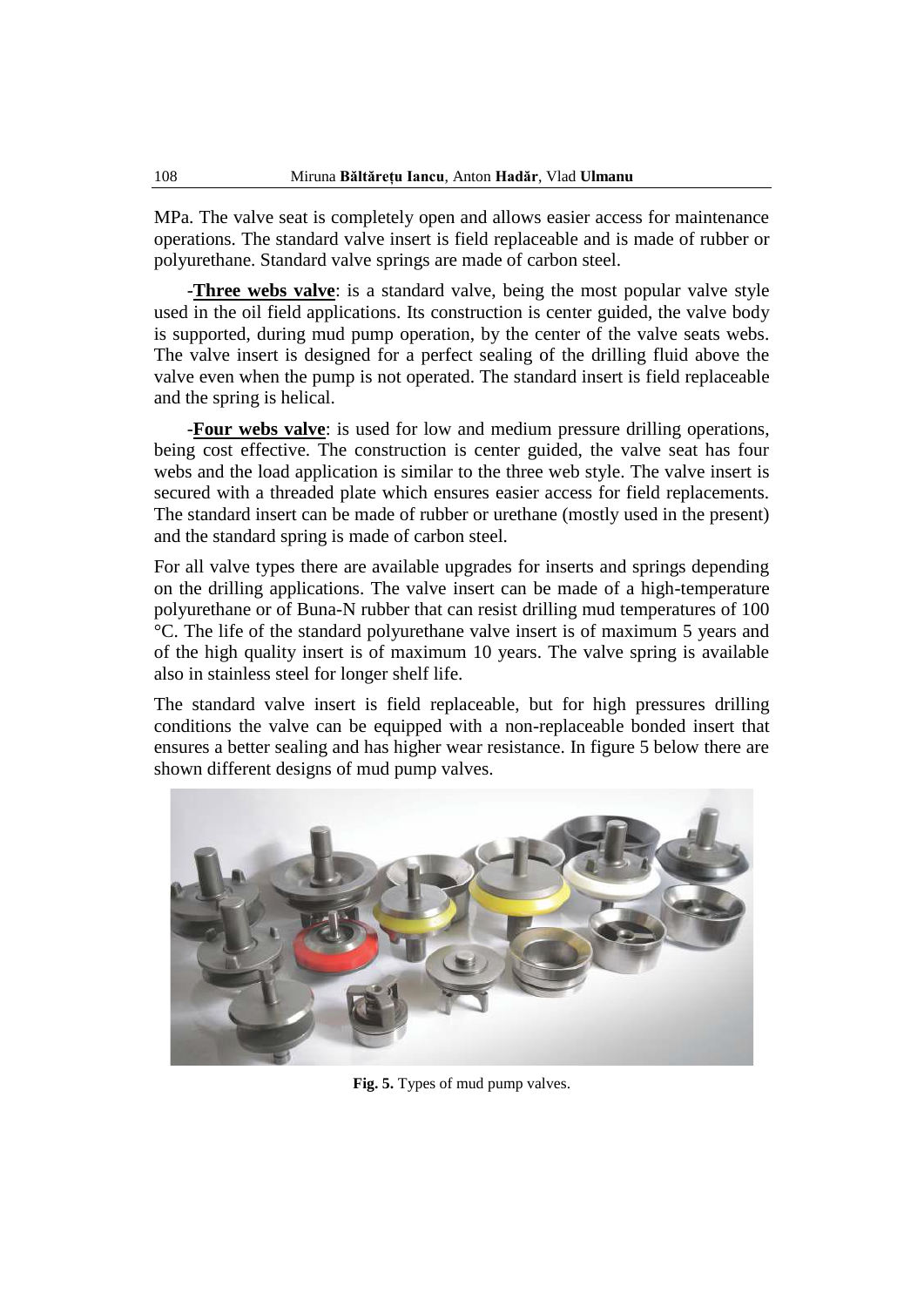#### **Valve seat base material**

The valve seats are usually made from low alloyed, case hardening steels with hardened contact surfaces. The steel used for manufacturing valve seats should keep a balance between high hardness and high wear resistance. A few examples of the steels used for mud pump valve seats are given below:

-30CrNiMo8: C 0.26-0.34%, Si max. 0.40%, Mn 0.30-0.80%, P max. 0.035%, S max. 0.035%, Cr 1.80-2.20%, Mo 0.30-0.50%, Ni 1.80-2.20%;

-17MoNi35: C 0.14-0.20%, Si 0.20-0.35%, Mn 0.30-0.70%, P max. 0.025%, S max. 0.025%, Cr max. 0.25, Mo 0.20-0.30%, Ni 3.20-3.80%;

-AISI 4340: C 0.38-0.43%, Si 0.20-0.35%, Mn 0.60-0.80%, P max. 0.040%, S max. 0.040%, Cr 0.70-0.90%, Mo 0.20-0.30%, Ni 1.65-2.00%;

-AISI 5120: C 0.17-0.22%, Si 0.15-0.30%, Mn 0.70-0.90%, P max. 0.035%, S max. 0.040%, Cr 0.70-0.90%.

### **C. Hardening methods used to increase wear resistance of valve seat active surface**

The active surfaces of the valve seats are hardened using different methods that have different wear resistance levels. Some of the hardening methods (used by manufacturers and proposed by authors) of valve seats are:

-carburizing/ carbonitriding; -induction; -weld cladding; -thermal spray.

The authors obtained in laboratory tests for the four hardening methods conclusive results.

**Carburizing** is a heat treatment process used on steels as a hardening method for the outer surface transforming austenite in martensite. The thickness of the hardened layer is approximately 2-2.5 mm and the hardness is 52.5-57 HRC.

**Induction** as a hardening method is used to increase the hardness of the surface layer of the valve seat by induction heating and quenching. The layer obtained has a controlled depth of about 2 mm and the highest hardness of 58 HRC, specific for a martensitic structure. The induction hardening method offers good wear resistance of the working surface and enough hardness of the base material.

**Welding with hard alloys** in active gas environment is a hardening method consisting in cladding active surfaces with hard steel alloy layers. The depth of the deposited layer (one) varies between 3-5 mm. The highest hardness ranges between 55.2-59 HRC.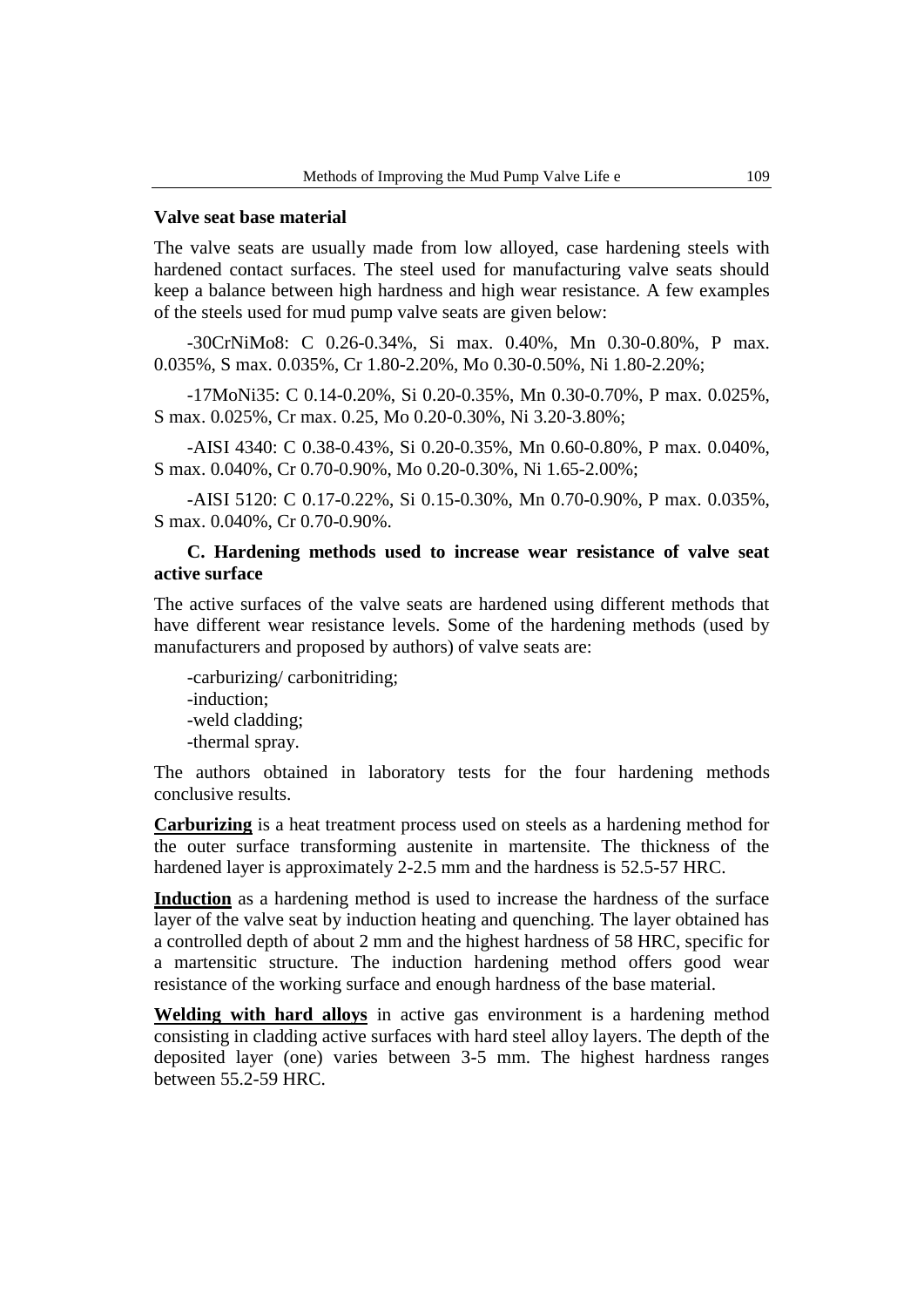**Thermal spraying** using **HVOF** (High Velocity Oxygen Fuel) method it can be used to deposit wear resistant layers on steels. The process implies spraying the coating powder, into a hot spouted mixture of oxygen and fuel. The material is then ejected, with a controlled direction, at supersonic velocity, toward the surface to be coated. The powders that are usually used are tungsten carbides (WC), chromium carbide, alumina. The resulted coating has high wear resistance and low porosity. The thickness of the deposited layer was approximately 0.4 mm and after grinding was approximately 0.2 mm. The highest hardness of the coating ranges between 70-74 HRC.

HVOF hardening method offers the best results of the four studied methods with the highest hardness (74 HRC) and lowest layer thickness (0.2 mm).

#### **3.2. Flow condition influencing the mud pump valve wear**

The mud pump valve wear resistance is influenced by the drilling fluid velocity field in the flow area of the interspace between valve body and valve seat. The flow velocity of the abrasive and corosive drilling fluid is a cause of the appereance of wear on mud pump valve components. The higher the flow rate is, the appereance of wear increases as well.

In a first approach of the problem it can be used the **finite element method** (FEM) to highlight the velocities profile. For conclusive results the velocity profile in the interspace is determined for various values of the valve lift height and of the valve seating angle. The finite element method is helpful to determine how the constructive form of the valve seat (height of the interspace between valve body and seat and active tapered surface angle) can influence the wear resistance of the valve components.

One of the software programs that can be used for finite element modeling is **ANSYS**. For our purpose it is used the FLOTRAN CFD module in ANSYS. The hypotheses for the finite element analysis are:

-the cycle analyzed is considered for one stroke of the valve, correspondent to a certain interspace between valve body and valve seat;

-the flow is considered stationary, in a turbulent regime;

-the drilling mud can be considered a Newtonian incompressible fluid.

For the finite element method used in the flow velocity application to obtain results there should be analyzed different design types of the valve assembly.

### **Conclusions**

The valves are important elements in the mud pump operation, their construction and their working state largely influencing normal operation of the pump.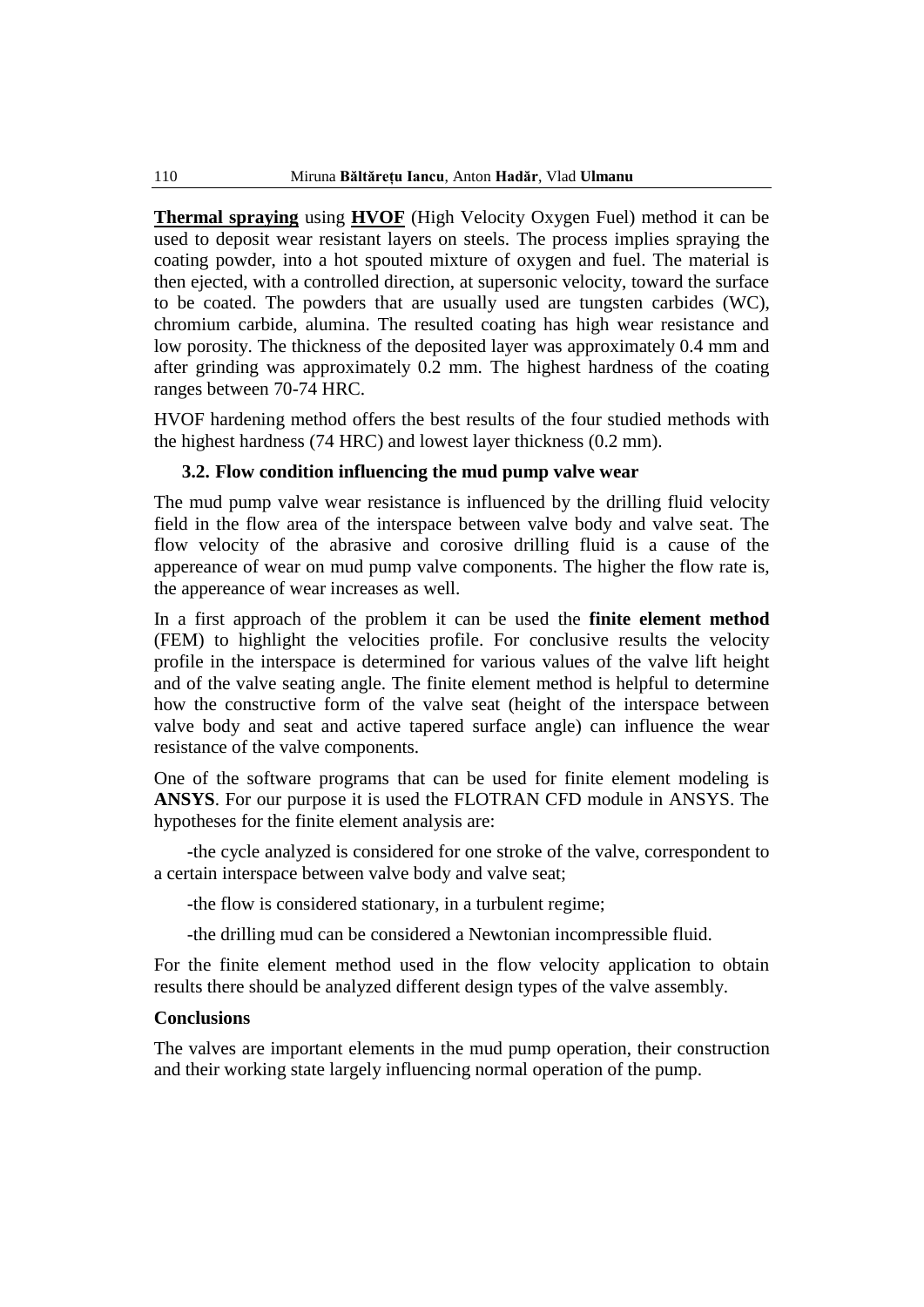The durability of the mud pump valves to erosive wear, due to the action of abrasive drilling fluid containing solid particles, depends on their constructive form, the hardness and the microstructure of the material used for the working surfaces of the valve assembly and on the mud flow velocity.

Improving the working life of mud pumps valves leads to significant cost savings by reducing the cost of valves replacement or repair and also the associated downtime.

The characteristics of the valve seat material must achieve a balance between hardness and high resistance to erosion/abrasion wear of the working surface.

In order to increase the wear resistance of the valve seat, its active surface is hardened.

From all the 4 analyzed hardening methods, the HVOF thermal spraying has the best results, with a layer hardness of 1201 HV (74 HRC) and a thickness of 0.25 mm.

The carburizing hardening method offers a layer depth of approximately 2 mm and a hardness of 632 HV (57 HRC).

The induction hardening method provides high hardness of 700 HV (60 HRC) for the working surface of the valve seat, corresponding to good wear resistance.

The first two hardening methods proposed and analyzed by the authors are traditional methods used by manufacturers to harden the active surface of the valve seat.

Using the Metal Inert Gas Pulse Arc welding method we obtained a hardness of 700 HV (59 HRC) and the highest layer deposited on the wear surface from all the studied methods. This cladding method can be used also for making repairs on worn surfaces.

All the hardening methods analysed are comparable and offer good wear resistance for the valve seat working surface.

Weld cladding and HVOF spraying had the best hardness results and can be used for extending the valve life, both in manufacture and repair processes. These hardening methods are not commonly used, but they are better alternatives with higher wear resistance of valve seats active surface.

The influence of the flow velocity of the drilling fluid to the valve wear resistance can be studied using finite element method through a specialiazed program.

#### **Acknowledgment**

The work has been funded by the Sectoral Operational Programme Human Resources Development 2007-2013 of the Ministry of European Funds through the Financial Agreement POSDRU/159/1.5/S/132395.